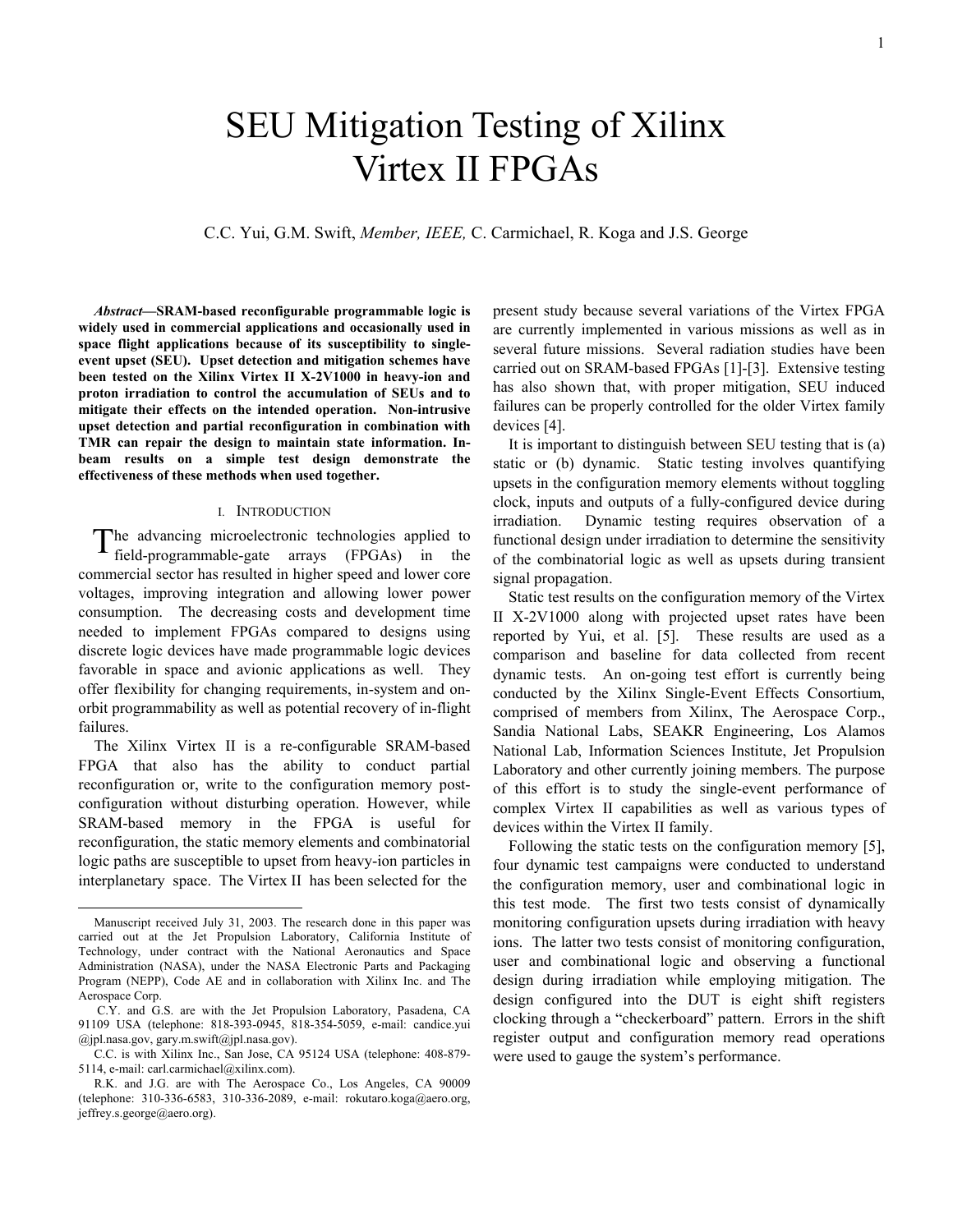# II. EXPERIMENTAL DETAILS

# *A. Device Information*

The device chosen for this study was the Virtex II X-2V1000. It was fabricated using the QPro radiation evaluation sample mask set for the XQR2V1000 but unlike the XQR-prefix device, it was produced on bulk CMOS wafers (that is, without an epitaxial layer). The mask is identical to one intended for XQR (or Xilinx QPro) line of radiation hardened Virtex devices. The absence of the epitaxial layer is unlikely to change upset cross-sections very much and is used in the XQR-line to eliminate single-event latch up. (A single-event latch up test was done separately on the XQR2V3000 and no latch ups occurred for LET up to 104  $MeV-cm^2/mg.$ )

The device is packaged in a 256-pin wire-bond standard ball gate array (BGA) package. It is fabricated on a 0.15µm CMOS 8-layer metal process and includes 40 block RAMs (737,280 total bits), 432 maximum I/Os, and 2.8M configuration bits. These devices were obtained for the sole purpose of SEU testing. The X-2V1000 was ideal for SEU characterization because it is one of two members of the Virtex II family that has a face-up die, suitable for heavy ion penetration after de-lidding. Prior to testing, the device was chemically etched to expose the die. Testing was done at the Cyclotron Institute, Texas A&M University; Lawrence Berkeley National Laboratory 88" cyclotron, UC Berkeley and at the Crocker Nuclear Laboratory, UC Davis. Devices were tested at normal incidence for an LET range of  $1.5 - 63$  $MeV/(cm^2/mg)$  and proton energy of 6.8 MeV. Testing was conducted in a vacuum chamber at the Lawrence Berkeley test facility and in-air at the other facilities.

# *B. Test Setup*

The test platform for the dynamic testing is shown in Fig. 1 and 2. It is composed of three primary components, the device-under-test (DUT), the Configuration Monitor and the Functional Monitor. The DUT is situated on a Xilinx HW-AFXBG256-200 development board incorporating a Xilinx XCV100 Virtex FPGA. The XCV100, also known as "service FPGA" acts as the "Configuration Monitor", detecting and correcting configuration upsets under the control of a host computer. The service FPGA continuously detects and counts the number of errors in the DUT through the use of readback, a feature of Xilinx FPGAs that allow users to read the configuration memory post-configuration. The FPGA readback data from the configuration memory undergoes a bitfor-bit comparison with a mask file stored in a separate PROM, also known as "mask PROM". Mismatches in the bitfor-bit comparison are classified as detected errors and a pulse is sent from the XCV100 to a host computer via custom Visual Basic software and 40 pin twisted-pair ribbon cables.

Once errors are detected, the service FPGA also has the ability to correct the upsets through partial re-configuration (PRC). This process, also known as "non-intrusive scrubbing", will cause errors in the configuration memory to be corrected without interfering with the operation of the loaded design [6]. The custom Visual Basic program records and displays the errors as they occur. It also gives the user the option to continuously monitor, continuously scrub, or continuously monitor and scrub at 50% duty cycles.

The "Functional Monitor" is implemented using another FPGA, a Spartan XCS30XL, used to generate test vectors to the DUT and compare DUT outputs with expected values.

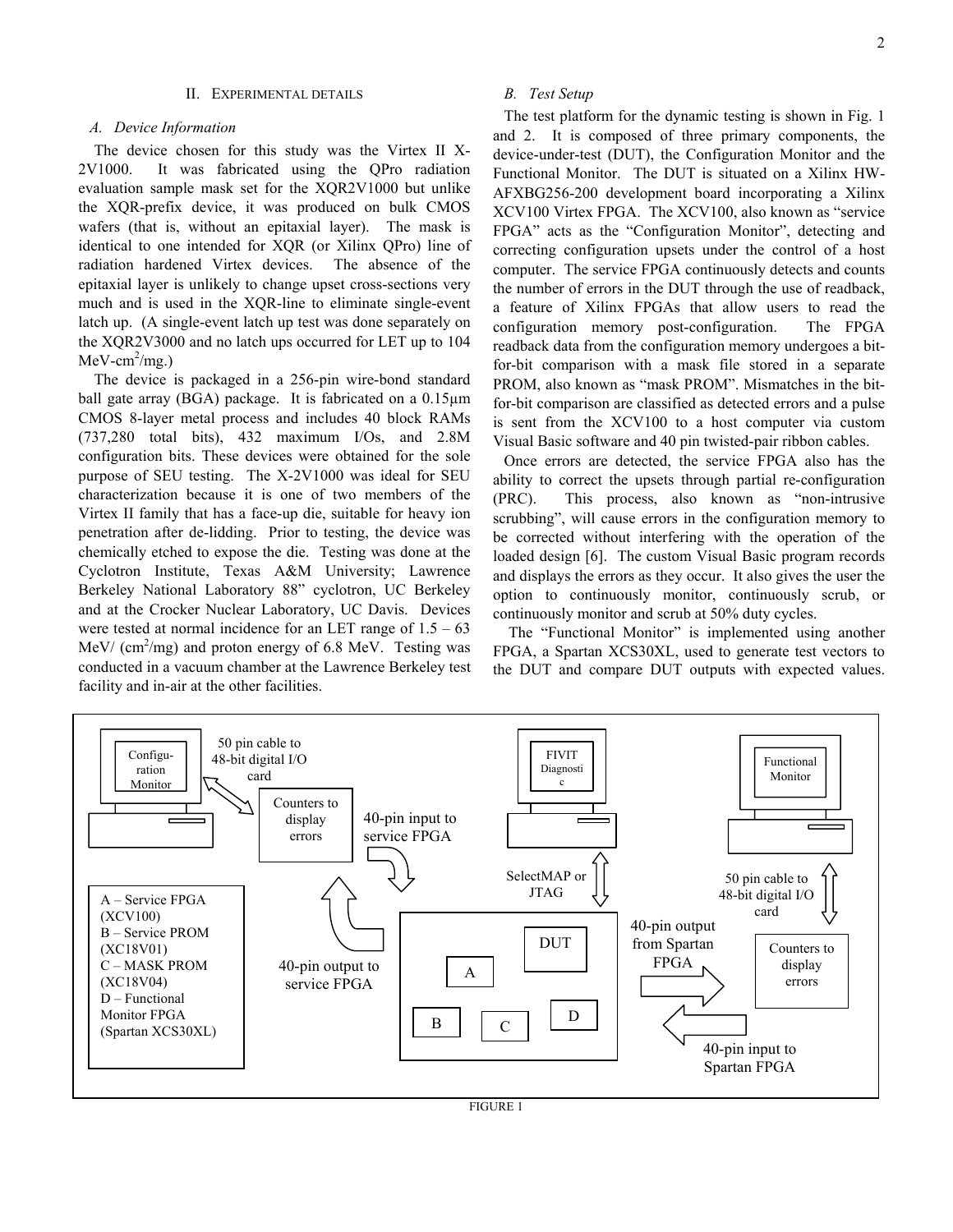

Fig. 2. A photo of the test vehicle in the vacuum chamber at Lawrence Berkeley National Laboratory 88" cyclotron.

Errors in the comparison are then sent via ribbon cables to a second host computer and recorded by a different Visual Basic program. All three FPGAs are configured using Xilinx one-time programmable or in-system programmable PROMs.

Counters with 9-digit LED displays on both the Configuration Monitor and Functional Monitor allowed the user to visually see configuration and functional errors as they occurred. A custom C++ software application was also available at the end of each beam run to read back the number of errors that accumulated in the configuration logic block (CLB) frames, block RAM cells and configuration control registers. The custom software is named FIVIT for Fault Injection Verification Tool and communicates with the DUT via a SelectMAP or JTAG parallel III interface. Only the JTAG interface was used in our dynamic testing. FIVIT was helpful in verifying the efficacy of the Configuration Monitor and its ability to detect and fix configuration upsets. The first two dynamic tests only monitored and correct errors and did not include the Functional Monitor. Power was supplied to the test platform from an HP 6629A digital power supply and recorded by a separate computer and strip-charting program. An Agilent function generator was used to supply a 3.3V square wave to the clock input of the DUT.

# *C. Test Design*

The DUT design consisted of eight simple shift registers, made of 500 flip-flops each, using roughly 40% of the available flip-flops. A second design identical to the previous design was also tested with the exception that four of the eight shift registers implemented triple module redundancy (TMR), a technique that will be further explained below. This design used about 80% of the available flip-flops. Inputs to the shift registers are provided by the Functional Monitor FPGA where a pattern of all zeroes, ones, or checkerboard can be selected by the user. The clock frequency used for these tests was 10 kHz.

Future testing will be needed to analyze the use of more complicated resources in the Virtex II such as look-up tables, multiplier blocks, and digital clock managers and their sensitivity to SEU. The amount and types of resources used are highly influential on the sensitivity of a non-mitigated design.

## III. TEST RESULTS

# *A. Dynamic Testing*

To harden the Virtex II for space applications, a design using triple module redundancy and partial reconfiguration was tested. Triple module redundancy is a design technique widely used since both user logic and logic paths are susceptible to SEUs, a fact among reconfigurable logic devices. By implementing three full copies of the base design in the FPGA, SEUs and single-event transients (SETs) are voted out as they occur in the user or combinatorial logic.

The use of partial reconfiguration [6] in the Virtex and Virtex II devices repairs errors in the configuration bitstream without disrupting the operation of the device. Scrubbing nonintrusively allows individual configuration bits to be changed (back to their correct value following an upset) in individually addressable "frames". Prior to scrubbing, the user can choose whether to require a readback operation to determine if errors exist. A detailed picture illustrating the configuration method is found in Fig. 3.



Fig. 3. A diagram of the device resources involved in configuration and partial reconfiguration. The configuration PROM contains the bitstream used to program the configuration monitor FPGA. The configuration monitor FPGA in turn, monitors and corrects errors as seen in the DUT's SRAM-based configuration memory through either the JTAG or SelectMAP port. The DUT's configuration dictates how the design will be implemented using the user resources. The mask PROM is used to flag the bits in the configuration bitstream that should not be changed by the Configuration Monitor.

 Eliminating configuration errors as they occur prevents the accumulation of errors in which functional failure of the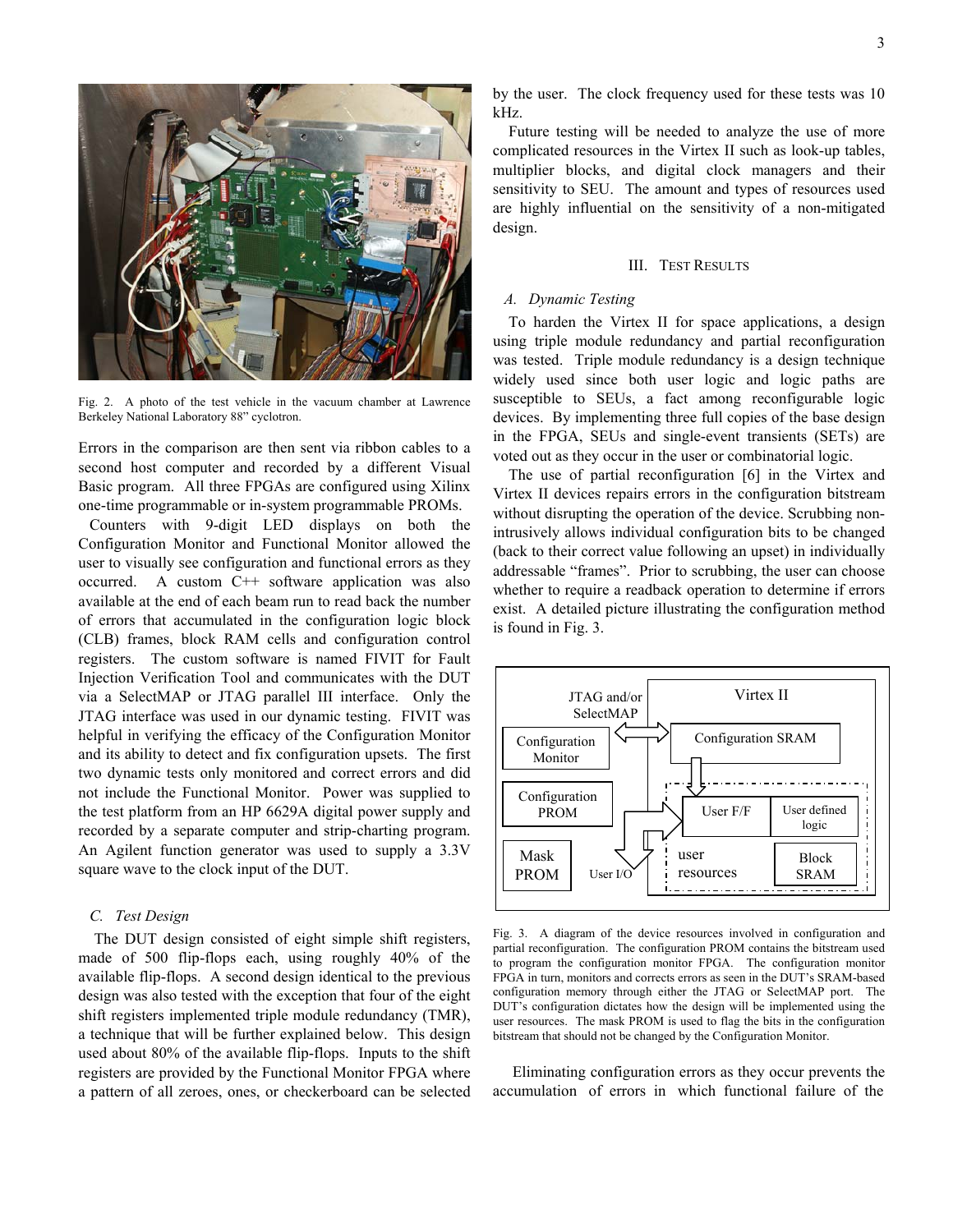device is a likely consequence. In addition, upsets in the configuration memory creates driver contention where two inverter outputs of different states can be connected and cause a local abnormally high current. Initial configuration and scrubbing of the device is made possible through the JTAG or SelectMAP ports.

 The only effective mitigation method for an SRAM-based FPGA design intended for space flight is to incorporate both TMR and scrubbing. When combined and used appropriately, single errors in the user or path logic and static errors in the memory can be corrected before the next error occurs.

Before comparing mitigated test results, it is interesting to compare configuration upsets in static and dynamic tests. Fig. 4 shows three cross-section curves for average configuration memory and block RAM upsets. Pure static test results from a simple single shift-register design are shown (solid diamonds). These are very close to the dynamic results where the configuration was being monitored continuously (the open square points). However, dynamic monitoring of the somewhat more complex eight-shift register (four with TMR) gives a significantly higher cross-section. This suggests a design dependence that is greater than the difference between static and dynamic testing (at least where dynamic is defined as continuously reading the configuration memory).

erroneous data. The scrub frequency for the 2.8M configuration and 737,280 block RAM bits (3.5M total bits) used for this test was 20 MHz, the maximum frequency of our communication hardware and software. However, this scrub frequency was reduced by half due to the fact that the test mode used most often was alternating readback and scrub cycles. Therefore, in order to maintain conditions suitable for the scrub rate, the maximum upset rate is 3 upsets/second. This provided a challenge during testing as the flux, fluence and experimental results had to be carefully balanced to guarantee meaningful test data.

 Before testing with heavy ions, the test vehicle was brought to the Crocker Nuclear Laboratory for proton testing to verify its functionality as well as to obtain preliminary results to compare with previous non-mitigated data. TMR and partial reconfiguration mitigation methods were tested at 6.8 MeV. A scatter plot of the fluence to first functional failure is shown in Figure 5. A slightly higher fluence is observed for runs employing partial reconfiguration and one run for TMR. The highest fluence level for a non-mitigated design is about twice than the highest fluence for other designs. No functional errors were recorded for the design using both TMR and partial reconfiguration.



Fig. 4. The cross-section of combined configuration memory and block RAM bits for a static test and dynamic test without mitigation efforts.

TMR only, partial reconfiguration only and combined TMR and scrub designs were tested in protons and heavy ions. In each case, the user logic upsets as well as functional failure of the shift registers were strip-charted and time-stamped by the custom software during the irradiation. A functional failure is defined here to be the state where the shift register loses its ability to shift the data out correctly and is determined by a signature of a constant stream of errors. The fluence to upset can be obtained by calculating the fluence accumulated at the point of failure. When scrubbing was enabled, it was important to make certain the upset rate was less than the scrub rate. Overwhelming the test system with more upsets than it is designed to mitigate would produce misleading and



Fig. 5. A scatter plot of the fluence to first functional failure for protons. "PRC" represents data points where partial reconfiguration was used, "TMR" represents points where triple module redundancy was used in the design.

A summary of the test results from the heavy ion test can be seen in Figure 6. Five test runs with low upset rates from each mitigation category are compared. When mitigation such as TMR is used in the design, a decrease of roughly 25% in frequency of functional errors is seen. When partial reconfiguration is implemented, functional errors decrease by about 40%. When both mitigation methods are used in conjunction to repair configuration memory upsets as well as user logic upsets, no functional errors in the shift register were observed. However, it should be noted that a single bit error was seen in one shift register output during one of the beam runs where TMR and PRC was used. Some of the possible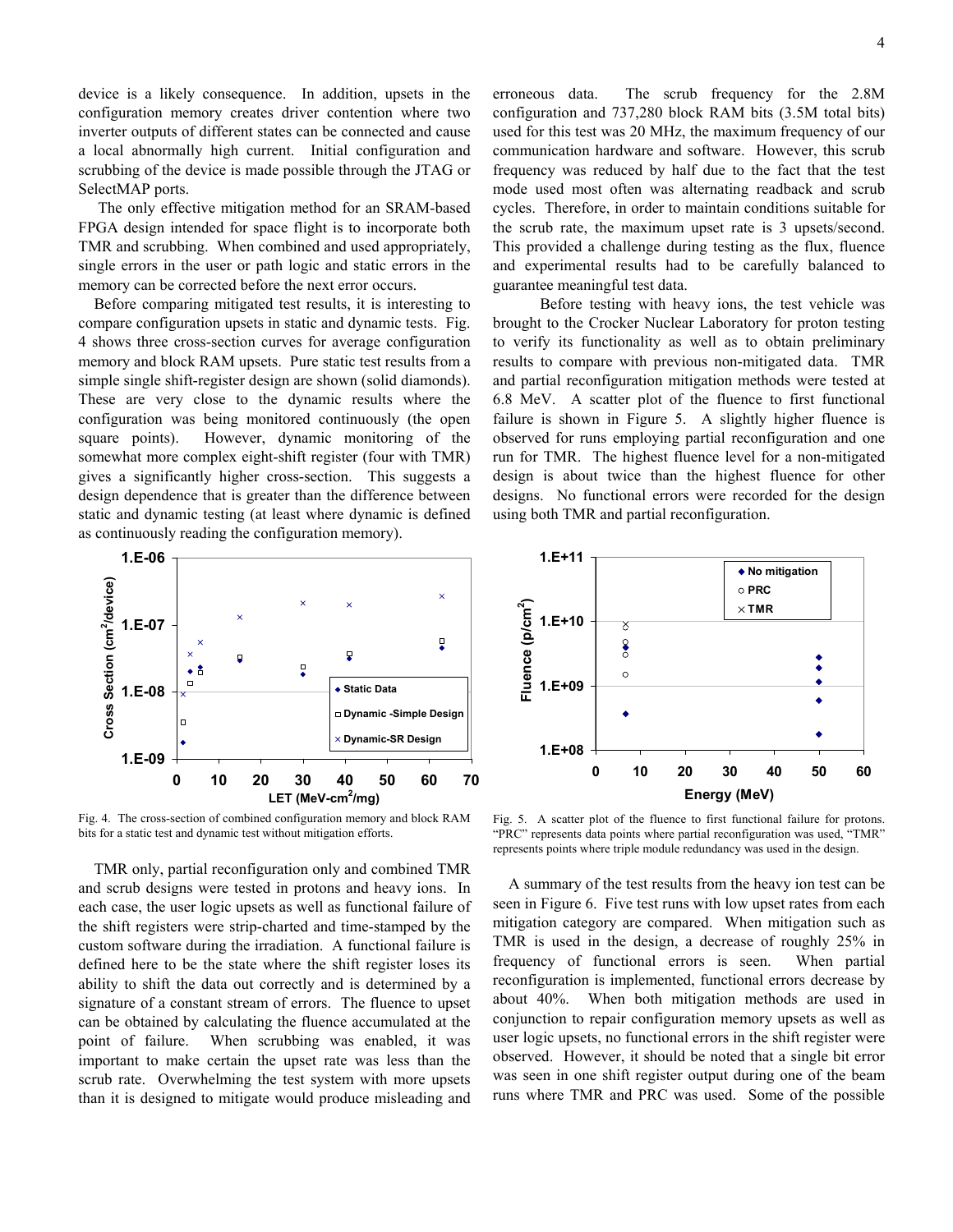causes of this event could be an unscrubbed single-event transient or an ion strike to the enable pin of the TMR minority voter [7]. Although the probability of seeing an error just prior to or following a scrub is also not impossible, a mitigated design is useful in controlling the upsets as they occur.



Fig. 6. A comparison of frequency of errors to total runs for four possible variations of the same shift register design shows the effectiveness of each method.

A comparison of cross-section for first functional errors is given in Fig. 7. The varied scattering seen before in Fig. 5 is replicated here and is a function of Poisson's probability distribution, a mathematical computation of the probability of atypical events occurring in a given time period. Overall, a majority of the cross-sections for the non-mitigated design are slightly higher than all points for a design using TMR and a few points using scrubbing. The present data is constrained by limited statistics and would be helped by additional testing.



Fig. 7. Cross-section of first functional errors in heavy-ions. Poisson scatter is large due to the small number of runs at each LET.

From the observations made in the recent dynamic tests, using partial reconfiguration and triple module redundancy is beneficial for space applications using the Virtex II. However, one thing to consider when using TMR is the fact

that the user design is constrained to using one-third of the device functionality. Sufficient resources must be left available to implement three total copies of the user design.

To apply partial reconfiguration, a controller and an extra PROM to store the configuration bitstream mask file is needed. The controller can be a reprogrammable or one-time programmable FPGA. The role of the controller would be similar to the previously described "Configuration Monitor," constantly detecting and repairing configuration memory errors.

## *B. Single-Event-Functional Interrupts (SEFIs)*

 Besides upsets to the configuration, user and path logic, there are also three noted single-event-functional-interrupts (SEFIs) in which the DUT is susceptible. They include the power-on-reset (POR) SEFI, SelectMAP SEFI and a JTAG SEFI and are results of ion hits to the corresponding circuitry. Their effects, detection and recovery mechanisms are detailed in Table 1. Typically, these SEFIs are low in occurrence [5] and would rarely occur while in orbit. However, in test environments where conditions are generally a worse-case example of the intended use of the test device, SEFIs can be examined. The criterion for a SEFI for the Virtex II is that it requires an intrusive full reset and complete reconfiguration of the device before returning to normal operability.

TABLE I SUMMARY OF SEFI GROUPS

|                  | POR                                                       |
|------------------|-----------------------------------------------------------|
| <b>Effects</b>   | Clearing of configuration memory and loss of state data   |
| <b>Detection</b> | Done pin transitions low, I/O becomes tri-stated, no user |
|                  | functionality available                                   |
| Recovery         | Standard configuration. No power cycle necessary.         |
|                  | <b>SelectMAP</b>                                          |
| <b>Effects</b>   | Loss of communication with configuration logic.           |
|                  | Configuration error detection and non-evasive correction  |
|                  | unavailable.                                              |
| <b>Detection</b> | Not responsive to data readbacks                          |
| Recovery         | Standard configuration. No power cycle necessary.         |
| <b>Effects</b>   | Loss of communication with configuration logic.           |
|                  | Configuration error detection and non-evasive correction  |
|                  | unavailable.                                              |
| <b>Detection</b> | Read access to configuration memory returns constant      |
|                  | value.                                                    |
| Recovery         | Standard configuration. No power cycle necessary.         |

Note: Standard configuration is intrusive, that is, FPGA user design is temporarily disabled during reloading of configuration memory and reset of control logic.

The dynamic test vehicle had two POR SEFI detection mechanisms, one in the Configuration Monitor service FPGA and one in the Functional Monitor. The service FPGA continuously monitors the state of the "DONE" pin of the device for a transition to low, a sign that the POR SEFI has occurred. When this occurs, the service FPGA will automatically reconfigure the DUT and increase the